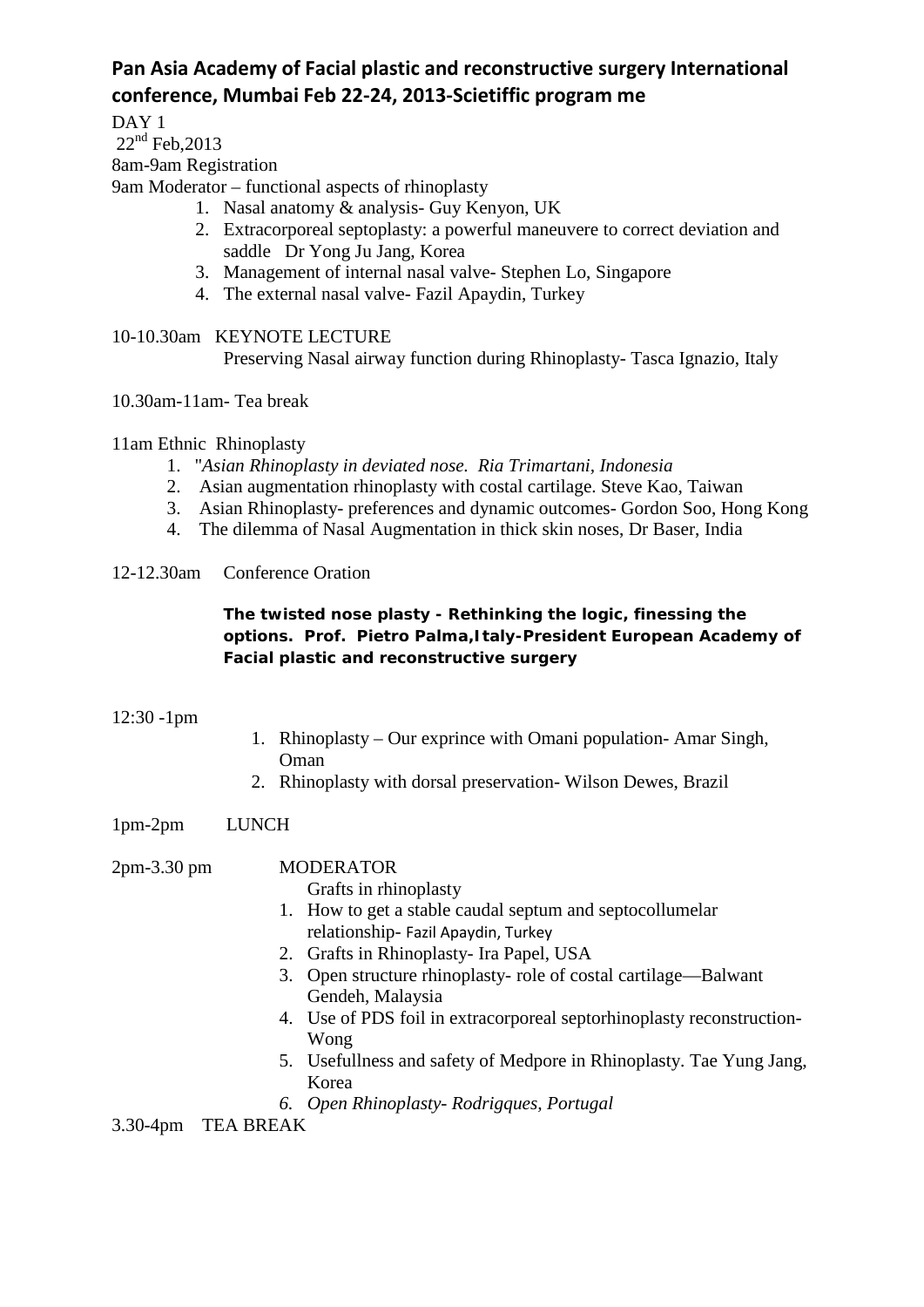# **Pan Asia Academy of Facial plastic and reconstructive surgery International conference, Mumbai Feb 22-24, 2013-Scietiffic program me**

| $4 \text{pm-}5 \text{pm}$ | <b>MODERATOR</b> revision rhinoplasty                                                                                                                                                                        |
|---------------------------|--------------------------------------------------------------------------------------------------------------------------------------------------------------------------------------------------------------|
|                           | 1. Revision rhinoplasty - Yong Ju Jang, Korea<br>2. Strategies in revision rhinoplasty- Ira Papel, USA<br>3. Recycling Rhinoplasty- Santdeep Paun, UK<br>4. Management of deviated nose-Tasca Ignazio, Italy |
| $5 - 5.30$ pm             | Keynote lecture Tip Rhinoplasty- Peter Adamson, Canada                                                                                                                                                       |

DAY<sub>2</sub> 8-9 a.m Free papers/ 9.00 a.m onward LIVE SURGERY/VIDEO PRSETATION/INSTRUCTION SESSIONS Guest Faculty Prof.Ira Papel,John Hopkins ,University,USA Prof.Young ju Jang,Seoul,Korea Prof.Igniazo Taska,Italy

> DAY<sub>3</sub> 8.00-9.00a.m –Free Papers 9am -10.30ª.m **MODERATOR**

1. Forehead lift- evolution of techniques: Jose A.Patrocinio, Brazil

# **2. Asian Blepharoplasty- Dr Choladhis,Thailand**

- 3. Modern trends in blepharoplasty- Ira D Papel, USA
- 4. Lower transconjuctival blepharoplasty- Peter Adamson, Canada

### 10-10.30

- 1. Anatomy of face Dr Dev Roy, India
- 2. Simplified face and neck lifting Wilson Dewes, Brazil

#### 10.30-11 Tea Break

#### 11am

1. Subperiosteal facelift- Jose A.Patrocinio, Brazil